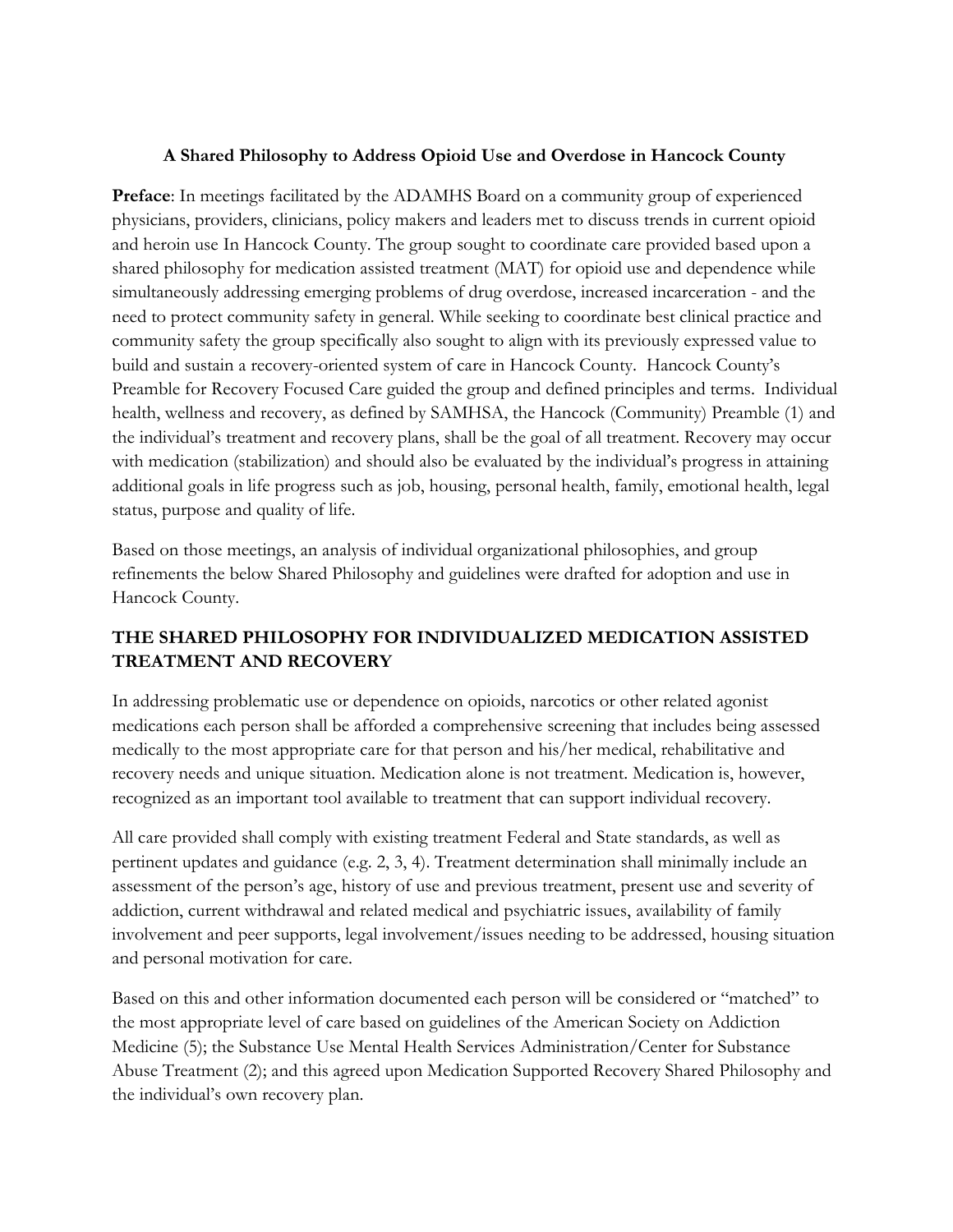Medication assisted treatment (MAT) will be further justified and documented considering the most appropriate care from the full "cycle" or possible treatments for opioid care. The recognized "cycle" of care to be considered for every person should utilize only licensed and approved agencies or providers and approved modalities of care such as: outpatient treatment without medication (e.g. medication- free or treatment with non-agonist medication, e.g. Naltrexone (oral or injectable)); outpatient detoxification with continuing outpatient treatment; medication-assisted outpatient treatment with agonist medication and counseling; inpatient treatment – if warranted medically; residential treatment with or without medication; maintenance treatment with ongoing counseling; continuing care with or without medication ; etc.

All services should minimally include appropriate medical supervision, family participation as feasible, education about treatment and the illness and ongoing counseling about the option chosen for treatment and its consequences. Linkage to recovery supports or peers with related successful treatment and/or recovery experience should also be offered as supportive care. In addition, all providers shall document policies and evidence procedures to maximize control of all medications prescribed and minimize diversion of medications for both personal and community safety. Daily dosing should be considered during periods of high stress or medical uncertainty such as at intake until initial dose stabilization is safely attained, during periods of evidenced illicit drug use and during attempts to come off or tapering of the medication, i.e. withdrawal. Ohio produced guidance for buprenorphine, if relevant, should be consulted (3). Throughout treatment overdose information and intervention, including medication (i.e. NARCAN), should be available to each person in opioid treatment.

## **Additional Guidelines of the Shared Philosophy:**

- Each agency or provider is to be respected for its own philosophy of treatment and all persons seeking treatment should be considered for the appropriateness of each approach within the "cycle" of opioid treatment and justified in writing for the approach chosen.
- Providers shall recognize the value of each modality of the "opioid treatment cycle" and offer all modalities to each prospective client and his/her family, knowing that modalities may change over the period of treatment. Providers shall refer to one another as necessitated by individual need, choice and medical judgment, including practitioners involved in the broader health of the person.
- Each agency shall have and adhere to its own *written policy* that describes its medical management, supervision and safeguards against diversion and misuse of medication. Individual and community safety shall be foremost concerns.
- Treatment should be offered in a timely and effective manner.
- Treatment should include a recovery plan designed by the client with his or her counselor.
- All counseling provided shall be provided by appropriately educated, credentialed or licensed practitioners under medical supervision. Counseling shall comply with existing regulations and best practice guidance and science for individual, group and family therapy - with recovery supports.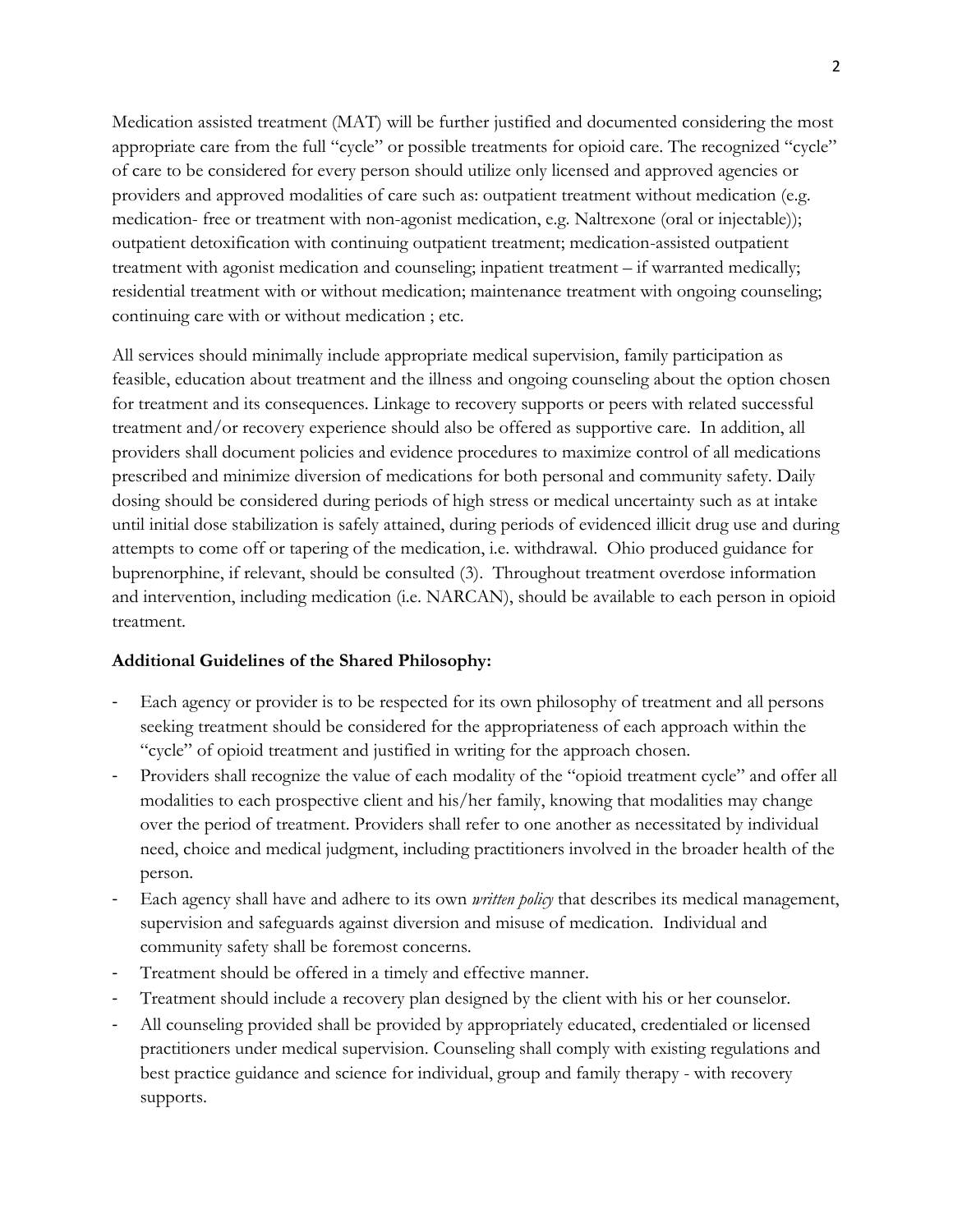- Opioid treatment shall include access to ongoing toxicology and laboratory services and assist in the assessment and treatment and management of HIV, Hepatitis C and other infections/ diseases as well as to document compliance with medication use and possible illicit drug use.
- MAT drug screen results need to be incorporated into treatment and the treatment plan.
- All providers shall maintain 24-hour emergency contact numbers and service for existing patients as well as referral to an emergency hotline number or ER for non-enrolled but treatment seeking individuals in crisis.
- In so far as possible the ADAMHS Board shall facilitate the coordination of providers within the community based treatment and criminal justice systems to assure earlier access to treatment and to prevent the potential of illicit opioid use and overdose. Individuals should be screened early in their adjudication process, e.g. in pre-trial and sentencing and in pre-release from incarceration and throughout work release for the appropriateness of the treatment, early intervention and continuing care.
- The ADAMHS Board shall design and maintain a public education plan to inform the community both of the increasing dangers of drug abuse and emerging trends. This plan shall also inform the public of available treatment and how such treatment works and overdose prevention.
- The ADAMHS Board, in consultation with key providers and state education plans, shall design a continuing education program for providers in all areas of opioid treatment to assure best practice, consultation and community safety.
- Each addiction treatment provider shall conduct a clinical review of all drug related adverse events occurring within its treatment population for root cause analysis, agency and potential system improvement (ex. earlier interception points). While reviews of overdose deaths will occur via existing Health Department guidance, the findings of those reviews shall be shared with the ADAMHS Board and the related agency. In addition the ADAMHS Board shall facilitate an Overdose Prevention and Analysis Group of those agreeing to this Shared Philosophy that will review all adverse events and overdose deaths in Hancock County. Such reviews are solely for the purpose to improve prevention, treatment and community safety at large and will not supersede any other required review.
- All providers who address opioid addiction shall be asked to adhere to this Shared Philosophy. New providers will be asked specifically to agree to participate or modify this Shared Philosophy as appropriate for best practice and community safety.
- This Shared Philosophy will be open to review anytime but will be formally reviewed by the ROSC Medical Sub-Committee every six months for adherence and improvement.